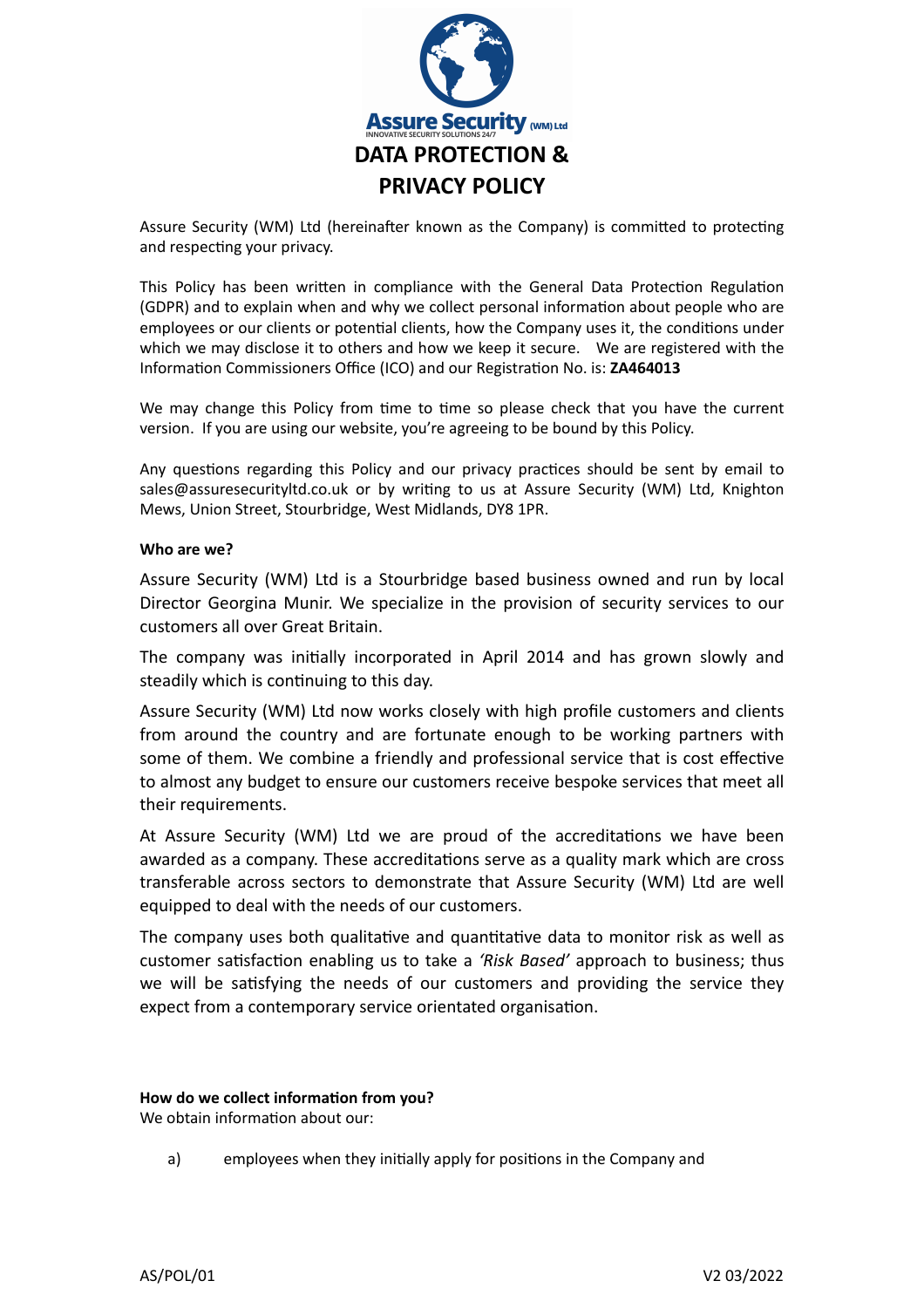

b) clients when they make and initial enquiry for our services and ongoing through the term of the contract services provided.

# **What type of information is collected from you?**

The personal information we collect is usually limited to name, address, email address, contact telephone number(s). In relation to our clients, this may also include keyholders for the systems.

# **How is this information used?**

We may use this information to:

- process an application for employment (including those required for preemployment checks current at the time of application) and ongoing through employment for such as pensions, personal taxation and the like;
- process enquiries and orders from our clients:
- to carry out our obligations arising from any contracts entered into;
- dealing with system users and keyholders in relation to installed and maintained systems;
- seeking views or comments on the services we provide;
- notification of changes to our services;
- sending of information which has been requested and that may be of interest. This may include information about terms and conditions, system installations, maintenance & monitoring and the like.

We review our retention periods for personal information on a regular basis. We are legally required to hold some types of information to fulfil our statutory or regulatory obligations (for example Security Screening Records are retained for term of employment plus 7 years, captured CCTV images 31 days unless required to be held for evidential evidence). We will hold your personal information on our systems for as long as is necessary for the relevant activity or as long as is set out in any relevant contract agreement.

#### **Who has access to your information?**

We will not sell or impart client information to any third parties other than the emergency services or third party alarm receiving centres or in the case of employees for pensions, personal taxation and the like. **Legal disclosures.** We may, in appropriate cases, voluntarily or where required by law, pass your data to the Police and similar organisations such as law enforcement agencies (including fraud prevention and detection) or other governmental agencies.

We will never share information with third parties for marketing purposes.

**Third Party Service Providers working on our behalf:** We may pass information to our third party service providers, agents subcontractors and other associated organisations for the purposes of completing tasks and providing services on our behalf (for example for Vetting & Screening purposes). However, when we use third party service providers, we disclose only the personal information that is necessary to deliver the service and we have a contract in place that requires them to keep all information secure and not to use it for their own direct marketing purposes. Please be reassured that we will never release any information to third parties beyond the emergency services or approved sub-contractors for them to use for their own direct marketing purposes in any circumstance unless we are required to do so by law, for example, by a court order or for the purposes of prosecution or prevention of crime.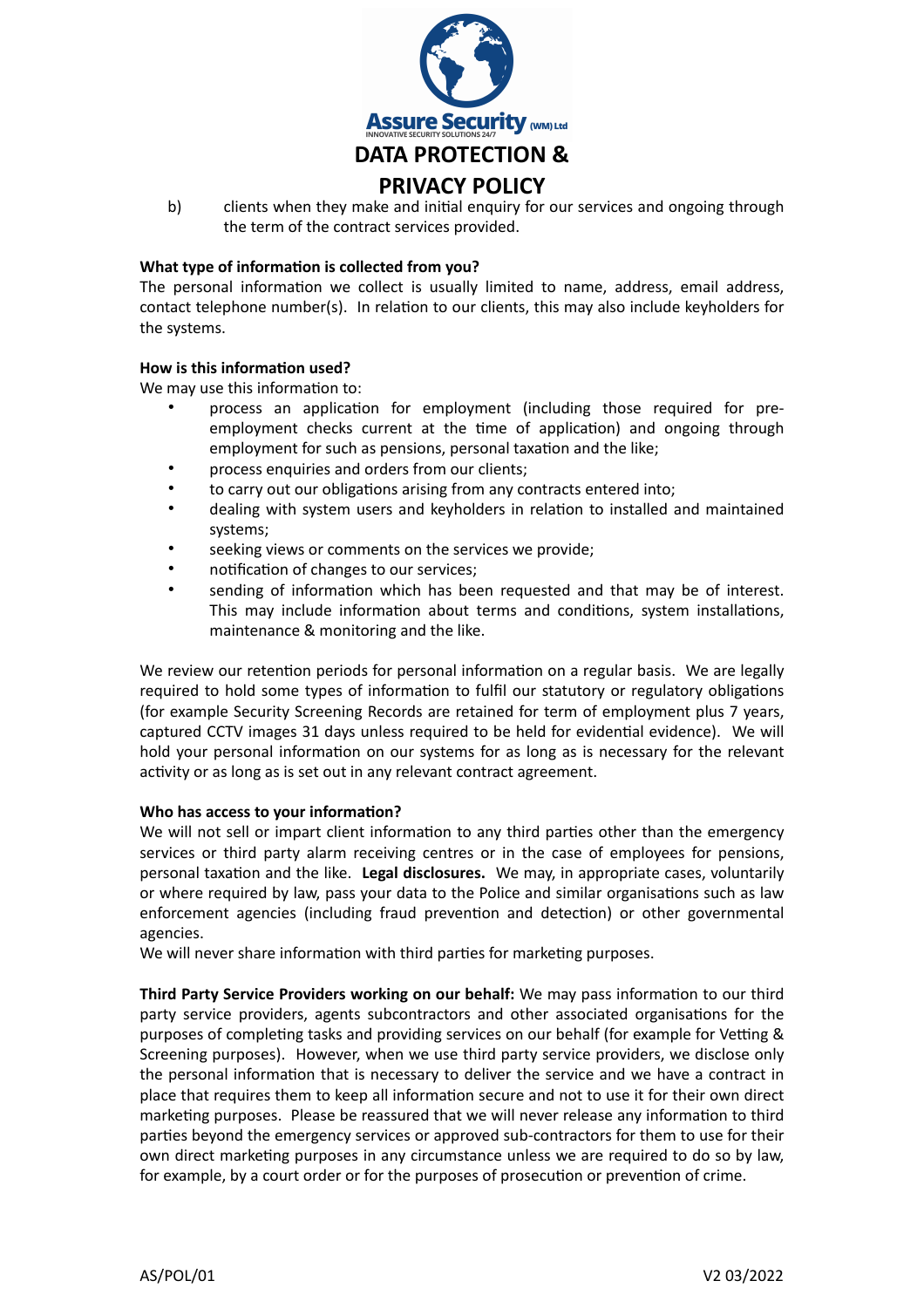

**Third Party Product Providers we work in association with:** Due to the nature of our business, we work closely with the emergency services. The emergency services will only use such details to provide information and carry out their obligations arising from any contract entered into with us. However, we take steps to ensure that everyone's privacy rights continue to be protected.

## **Your choices**

You will always have a choice about whether or not you wish to receive information from us. However, the Company does not undertake any direct marketing. We will not contact you for marketing purposes by email, phone or text. Should this change then this Policy will be updated to reflect this change.

## **How you can access and update your information**

The accuracy of your information is important to us. If you change email address, or any of the other information we hold is inaccurate or out of date, please email us at: sales@assuresecurityltd.co.uk or by writing to us at Assure Security (WM) Ltd, Knighton Mews, Union Street, Stourbridge, West Midlands, DY8 1PR.

You have the right to ask for a copy of the information the Company holds about you (we may charge £10 for information requests to cover our costs in providing you with details of the information we hold about you).

In certain circumstances, such as where the data is no longer necessary for the purposes for which it was collected, you have a right to require us to erase all personal data held about you. **Note: There are several exemptions to this right, for example in relation to freedom of expression and compliance with legal obligations.**

**Security precautions in place to protect the loss, misuse or alteration of your information** When you give us personal information, we take steps to ensure that it's kept securely.

Non-sensitive details (your email address etc.) are transmitted normally over the Internet, and this can never be guaranteed to be 100% secure. As a result, while we strive to protect your personal information, we cannot guarantee the security of any information you transmit to us, and you do so at your own risk. Once we receive your information, we make our best effort to ensure its security on our IT Systems (soft copy information) or held securely in our offices (hard copy information).

**System users.** Where we have given you a password or passcode for identifying you as an authorised system user, you are responsible for keeping this password confidential. We ask you not to share your password with anyone.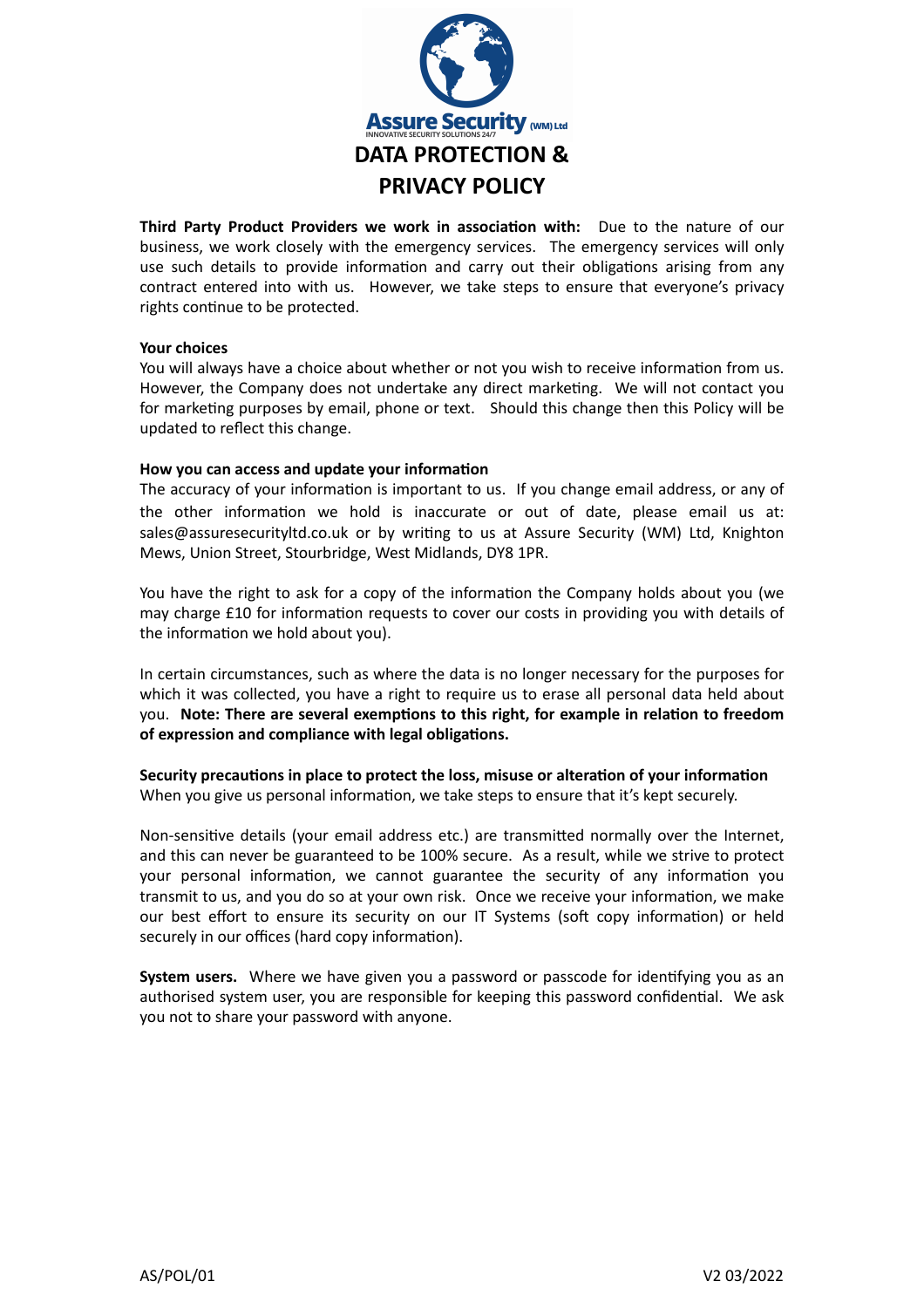

## **Profiling**

We do not analyse your personal information to create a profile of your usage or any other such as interests and preferences so that we can contact you with information relevant to you.

We may make use of the information about you in order to provide you with information that directly affects you or in the case of system users, their system.

## **Use of 'cookies'**

Unlike many other websites, the Company website does not use cookies. Should this change then this Policy will be updated to reflect this change.

## **Links to other websites**

Our website may contain links to other websites run by other organisations. However, these are limited to our Certifications/Accreditations namely, SSAIB, and the like. This privacy policy applies only to our website, so we encourage you to read the privacy statements on the other websites you visit. We cannot be responsible for the privacy policies and practices of other sites even if you access these using links from our website.

In addition, if you linked to our website from a third party site, we cannot be responsible for the privacy policies and practices of the owners and operators of that third party site and recommend that you check the policy of that third party site.

#### **18 or Under**

We are concerned to protect the privacy of children aged 18 or under (although under the GDPR this is currently the under 16's). If you are aged 18 or under, please get your parent/ guardian's permission beforehand whenever you provide us with personal information.

#### **Transferring your information outside of Europe**

As part of any application for employment or the services offered to you, the information which you provide to us may be transferred to countries outside the European Union ("EU").

These countries may not have similar data protection laws to the UK. By submitting your personal data, you're agreeing to this transfer, storing or processing. If we transfer your information outside of the EU in this way, we will take steps to ensure that appropriate security measures are taken with the aim of ensuring that your privacy rights continue to be protected as outlined in this Policy.

If you access our services while you are outside the EU, your information may be transferred outside the EU in order to provide you with those services.

#### **Website recording**

At the time of publication of this Policy, our web site does not use the any web site recording service. Should this change then this Policy will be updated to reflect this change.